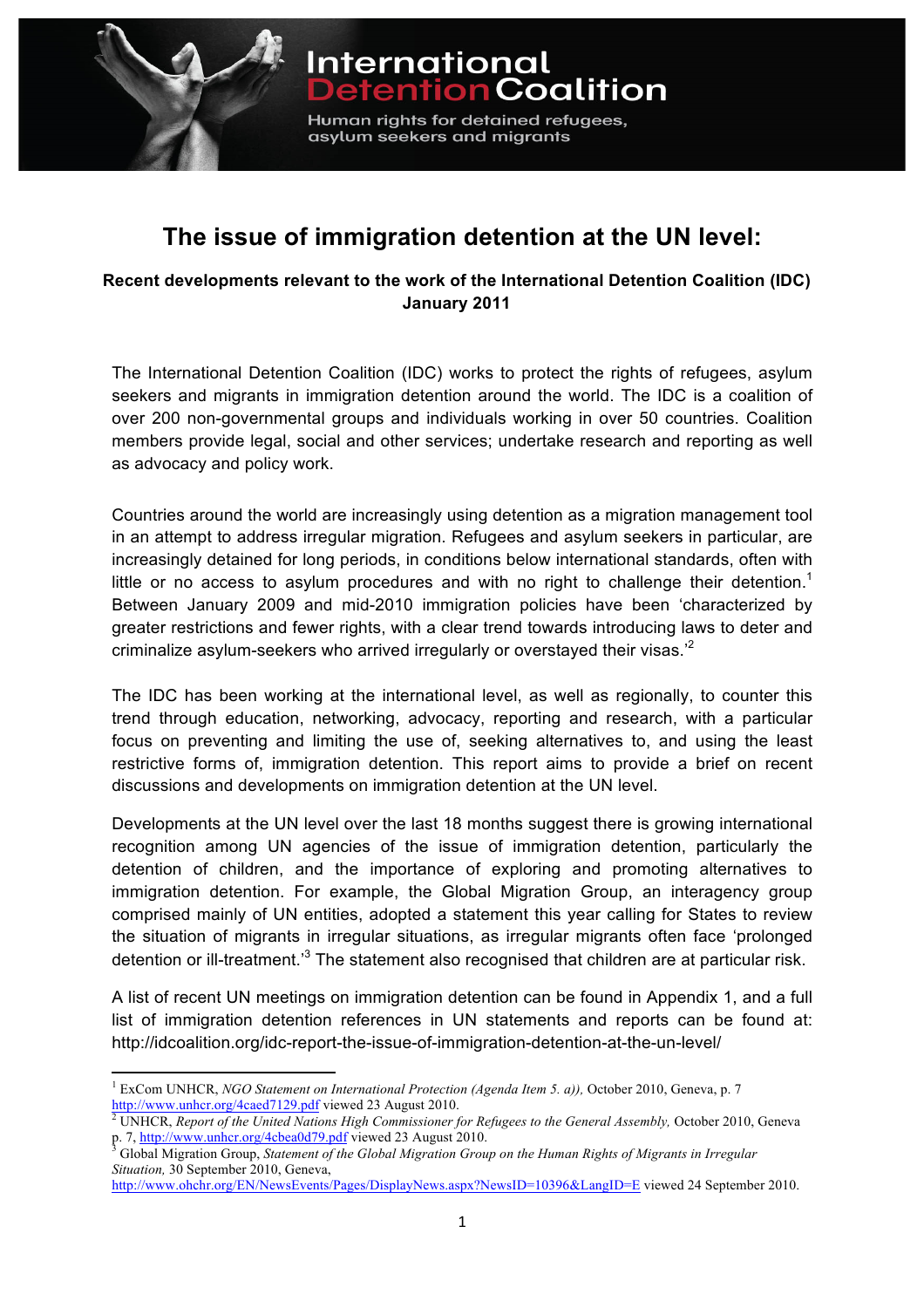#### **International / UN level developments**

Whilst there is no UN body with a mandate solely dedicated to immigration detention, several UN bodies look at immigration detention within their wider mandates. This report will examine the recent work of the following bodies in regard to immigration detention:

- 1. The General Assembly
- 2. The United Nations High Commissioner for Refugees (UNHCR)
- 3. The Office of the High Commissioner for Human Rights (OHCHR)
- 4. The Human Rights Council
- 5. The Working Group on Arbitrary Detention
- 6. The Special Rapporteur on the Human Rights of Migrants
- 7. The Special Rapporteur on Torture and Other Cruel, Inhuman, or Degrading Treatment or Punishment

#### **1. The General Assembly**

The General Assembly is the main policymaking and representative organ of the United Nations and comprises all 192 members of the United Nations. The General Assembly has recently recognised the serious problem of immigration detention in two resolutions. In resolution 63/184, adopted in 2009, the Assembly called upon States 'to respect the human rights and the inherent dignity of migrants and to put an end to arbitrary arrest and detention.<sup>4</sup> The Assembly called for periods of detention to be reviewed and alternatives to detention to be implemented. $5$  The Assembly also noted with approval that some States have adopted measures to reduce the detention of irregular migrants.<sup>6</sup> In 2010 the Assembly again adopted a resolution on the protection of migrants and repeated its calls for States to reduce the detention of undocumented migrants.<sup>7</sup>

#### **2. The United Nations High Commissioner for Refugees (UNHCR)**

The UNHCR was established in 1950 by the United Nations General Assembly. The agency is mandated to lead and co-ordinate international action to protect refugees and resolve refugee problems worldwide. The UNHCR's Executive Committee (ExCom) meets in Geneva annually to review and approve the agency's programs and budget, advise on international protection and discuss a wide range of other issues. ExCom's Standing Committee meets several times each year to carry on the body's work between plenary sessions. The UNHCR also holds annual consultations with NGOs.

The UNHCR defines detention as follows: 'Confinement within a narrowly bounded or restricted location, including prisons, closed camps, detention facilities or airport transit zones, where freedom of movement is substantially curtailed, and where the only opportunity to leave this limited area it to leave the territory.<sup>8</sup>

<sup>&</sup>lt;sup>4</sup> UN General Assembly, *Resolution, 63/184 Protection of Migrants*, 63<sup>rd</sup> sess, March 2009, para. 9, http://www.iom.int/jahia/webdav/shared/shared/mainsite/policy\_and\_research/un/63/A\_RES\_63\_184\_EN.pdf viewed 18th October 2010.

 $<sup>5</sup>$  ibid.</sup>

 $<sup>6</sup>$  ibid, para. 13.</sup>

<sup>&</sup>lt;sup>7</sup> UN General Assembly, *Resolution, 64/166 Protection of Migrants*, 64<sup>th</sup> sess, March 2010, para 4, http://daccess-ddsny.un.org/doc/UNDOC/GEN/N09/471/79/PDF/N0947179.pdf?OpenElement viewed 18<sup>th</sup> October 2010.<br><sup>8</sup> ONHCR, *Revised Guidelines on Applicable Criteria and Standards relating to the Detention of Asylum Seekers, Geneva,* 

<sup>1999,</sup> p. 3 http://www.unhcr.org.au/pdfs/detentionguidelines.pdf viewed 1 November 2010.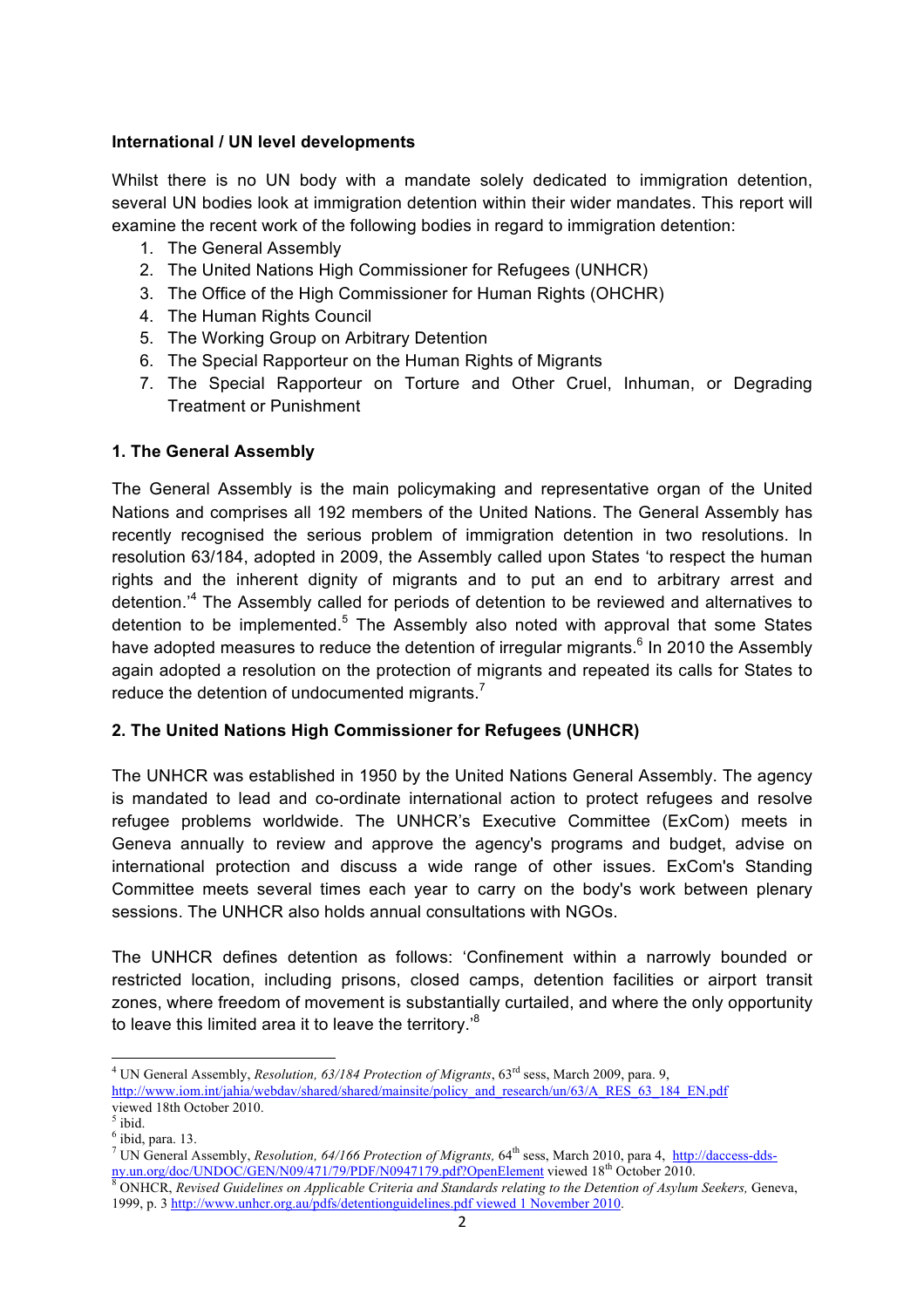The UNHCR has been active on the issue of immigration detention for some time.<sup>9</sup> However, recently the UNHCR has given increasing weight to the problem of immigration detention and particularly alternatives to the detention of refugees and asylum seekers. The issue of immigration detention featured significantly for the first time in the 2010 ExCom meetings and the work of the IDC was also mentioned in ExCom's 2010 Note on International Protection. The Note states that to 'address unjustified detention, UNHCR advocates strongly for the use of effective alternatives to detention' and refers to a study conducted by the IDC to illustrate the positive results of particular alternative policies.<sup>10</sup>

In 2008, 2009 and 2010 the IDC helped to run side meetings during the annual NGO consultations on the topics of 'Detention monitoring and human rights mechanisms' and 'Alternatives to immigration detention.' In addition, at the 2009 ExCom, UNHCR and the IDC held a side meeting on alternatives to detention, attended by 30 governments. At the side meeting Ms. Erika Feller, Assistant High Commissioner for Protection, noted that although alternatives to detention have been discussed within the UNHCR for many years, the discussion has led to few concrete suggestions. She therefore announced that the issue of detention would be given priority over the next year.<sup>11</sup>

The UNHCR does appear to have given priority to the issue of immigration detention during the last year. In April this year the UNHCR held its first regional roundtable on detention alternatives in East Asia. The UNHCR also committed to further revising its 1999 Guidelines on the Detention of Asylum Seekers, and in early 2011, the UNHCR plans to launch a study on alternatives to the detention of asylum seekers.<sup>12</sup> The UNHCR is also planning to hold a global 'Alternatives to Detention' roundtable.<sup>13</sup> Hopefully the UNHCR will continue to build on this momentum and will use the revised guidelines and research to advocate more strongly for alternatives to detention to be implemented.

## **3. The Office of the High Commissioner for Human Rights (OHCHR)**

The OHCHR is a United Nations agency that works to promote and protect human rights. It was established by the UN General Assembly in 1993. The office is headed by the High Commissioner for Human Rights, who co-ordinates human rights activities throughout the UN System and supervises the Human Rights Council. The current High Commissioner is South African lawyer Navanethem Pillay.

In September 2009, the UN High Commissioner remarked that the plight of 'migrants, and particularly migrants in an irregular situation, is one of today's most critical human rights challenges...Promoting a human rights-based approach to migration will be one of the

<sup>9</sup> For example for conclusions relating to detention dating back to 1977 see UNHCR, *A Thematic Compilation Of Executive Committee Conclusions*, 4th edition, August 2009, p. 136, http://www.unhcr.org/3d4ab3ff2.pdf viewed 6<sup>th</sup> September 2010.<br><sup>10</sup> ExCom UNHCR, *Note on international protection*, 61<sup>st</sup> sess, 30 June 2010, para 40,

http://www.unhcr.org/refworld/pdfid/4caaeabe2.pdf viewed 6th September.<br><sup>11</sup> International Detention Coalition, *Report: Alternatives to Detention, UNHCR/IDC Side Meeting, ExCom, 30 Sep 2009*, 2009, http://idcoalition.org/idcunhcr-alternative-to-detention-excom-meeting-notes/ viewed 1st November 2010. 12 ExCom UNHCR, *NGO Statement on International Protection*, October 2010, p. 7,

http://www.reliefweb.int/rw/RWFiles2010.nsf/FilesByRWDocUnidFilename/SNAA-8A69A9-

full\_report.pdf/\$File/full\_report.pdf viewed 1 November 2010. 13 UNHCR, *2010 UNHCR Annual Consultations with NGOs,* 2010, Geneva, p. 15, http://www.icva.ch/doc00004349.pdf viewed 1 November 2010.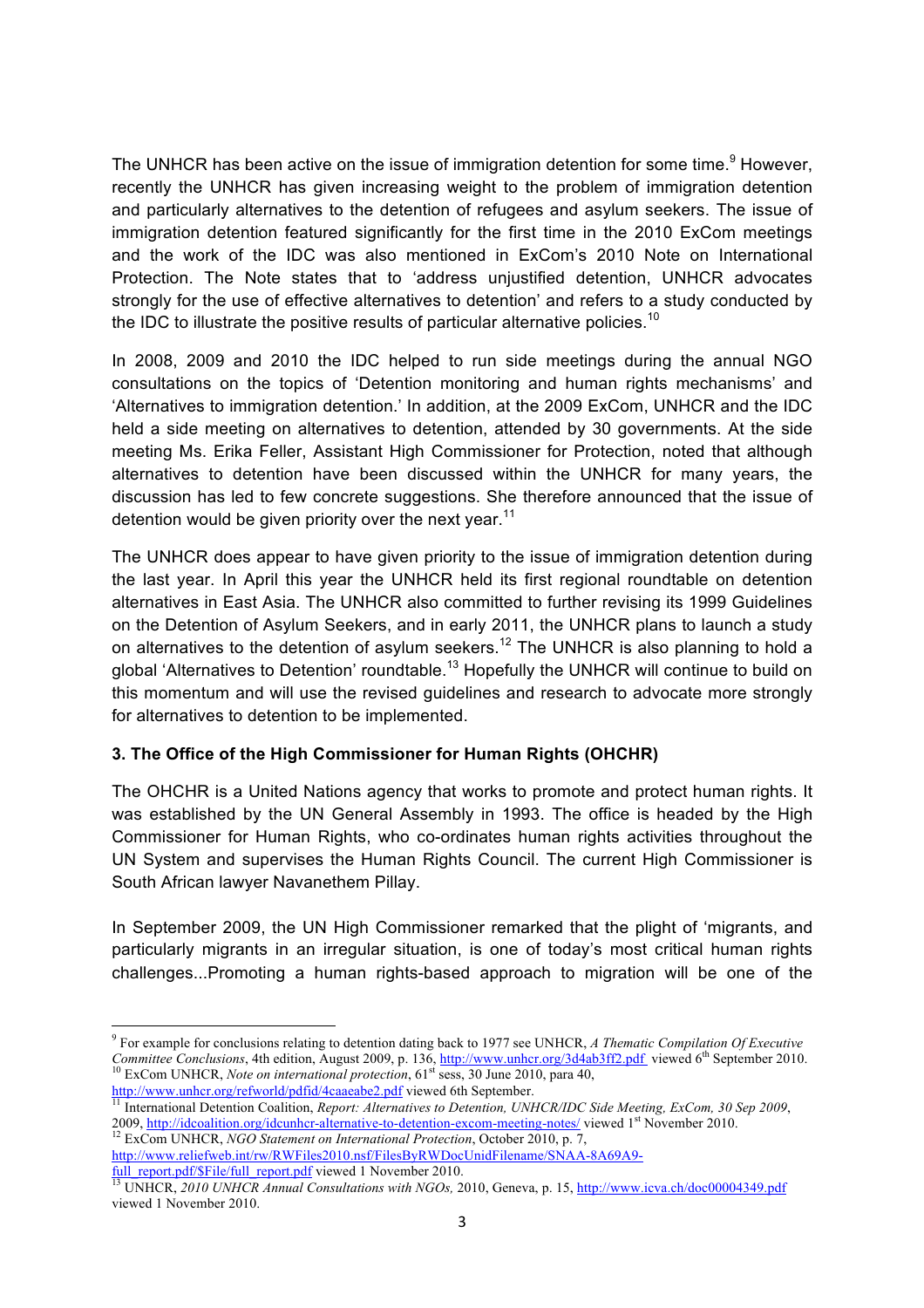priorities of my office for the next biennium.<sup>14</sup> The OHCHR appears to have identified migrants' rights, including immigration detention, as a priority area for 2010/11. The Strategic Management Plan for 2010-2011 notes that although there have been advances in promoting the human rights of migrants, serious concerns remain.<sup>15</sup> 'Immigrants are often routinely detained, at times without proper judicial safeguards, and increasingly face violence, arbitrary detention and expulsion.'16 The office will therefore 'continue to advocate against the criminalization of irregular migrants and address concerns related to migration detention.'<sup>17</sup>

OHCHR released a study this year on the rights of the child in the context of migration and the report contains a section on detention. The report emphasises the harm caused by detaining children and concludes that children should only ever be detained as a last resort.<sup>18</sup> The report encourages the use of alternatives to detention and references the IDC's study on alternatives to the detention of children.<sup>19</sup>

# **4. The UN Human Rights Council (replaced UN Commission on Human Rights in 2006)**

The Human Rights Council is an inter-governmental body made up of 47 States and is responsible for strengthening the promotion and protection of human rights around the world. Like the UNHCR and the OHCHR, the Council has recently been focusing more on the rights of migrants. The Universal Periodic Review (UPR) reviews the human rights records of all 192 UN Member States once every four years and is one of the main features of the Council. The process has 'underscored with increasing urgency concerns about human rights violations related to the detention of migrants, and of asylum-seekers.<sup>20</sup>

In September 2009, the Human Rights Council held a special panel discussion devoted to the human rights of migrants in detention centres. The Council resolved to hold the panel discussion because 'international human rights mechanisms...have given increasing attention to human rights concerns related to the recourse to detention of migrants and the duration and conditions of their detention.<sup>21</sup> The panel discussion was therefore held against the background of an increasing number of concerns being voiced by international human rights mechanisms about the rising use of immigration detention.<sup>22</sup>

<sup>14</sup> Navanethem Pillay, *Opening remarks of the High Commissioner* (Speech delivered at the Human Rights Council Panel Discussion on Human Rights of Migrants in Detention Centres) Geneva, 17 September 2009

http://www2.ohchr.org/english/issues/migration/taskforce/docs/HCStatementPanelMigrants.pdf viewed 1st November 2010. 15 OHCHR, *High Commissioner's Strategic Management Plan 2010-2011,* Geneva, 2009, p. 18, http://www.ohchr.org/Documents/Press/SMP2010-2011.pdf viewed 27th October 2010.<br><sup>16</sup> ibid.<br><sup>17</sup> ibid. p. 54.

<sup>&</sup>lt;sup>18</sup> OHCHR, *Study on challenges and best practices in the implementation of the international framework for the protection of the rights of the child in the context of migration*, 2010, paras. 51-53,

http://www2.ohchr.org/english/bodies/hrcouncil/docs/15session/A.HRC.15.29\_en.pdf viewed 27th September. 19 ibid. para 54.

<sup>20</sup>Navanethem Pillay, *Opening remarks of the High Commissioner* (Speech delivered at the Human Rights Council Panel Discussion on Human Rights of Migrants in Detention Centres) Geneva, 17 September 2009

 $\frac{http://www2.ohchr.org/english/issues/migration/taskforce/docs/HCStatementPanelMigrants.pdf}{21}$  viewed 1st November 2010.<br><sup>21</sup> Human Rights Council, Panel Discussion On Human Rights Of Migrants In Detention Centres, *Informal Summary Of Discussions,* Geneva, 2009, p. 17 http://www2.ohchr.org/english/issues/migration/taskforce/HRC\_panel\_discussion.htm viewed 4th October 2010.

 $^{22}$  ibid.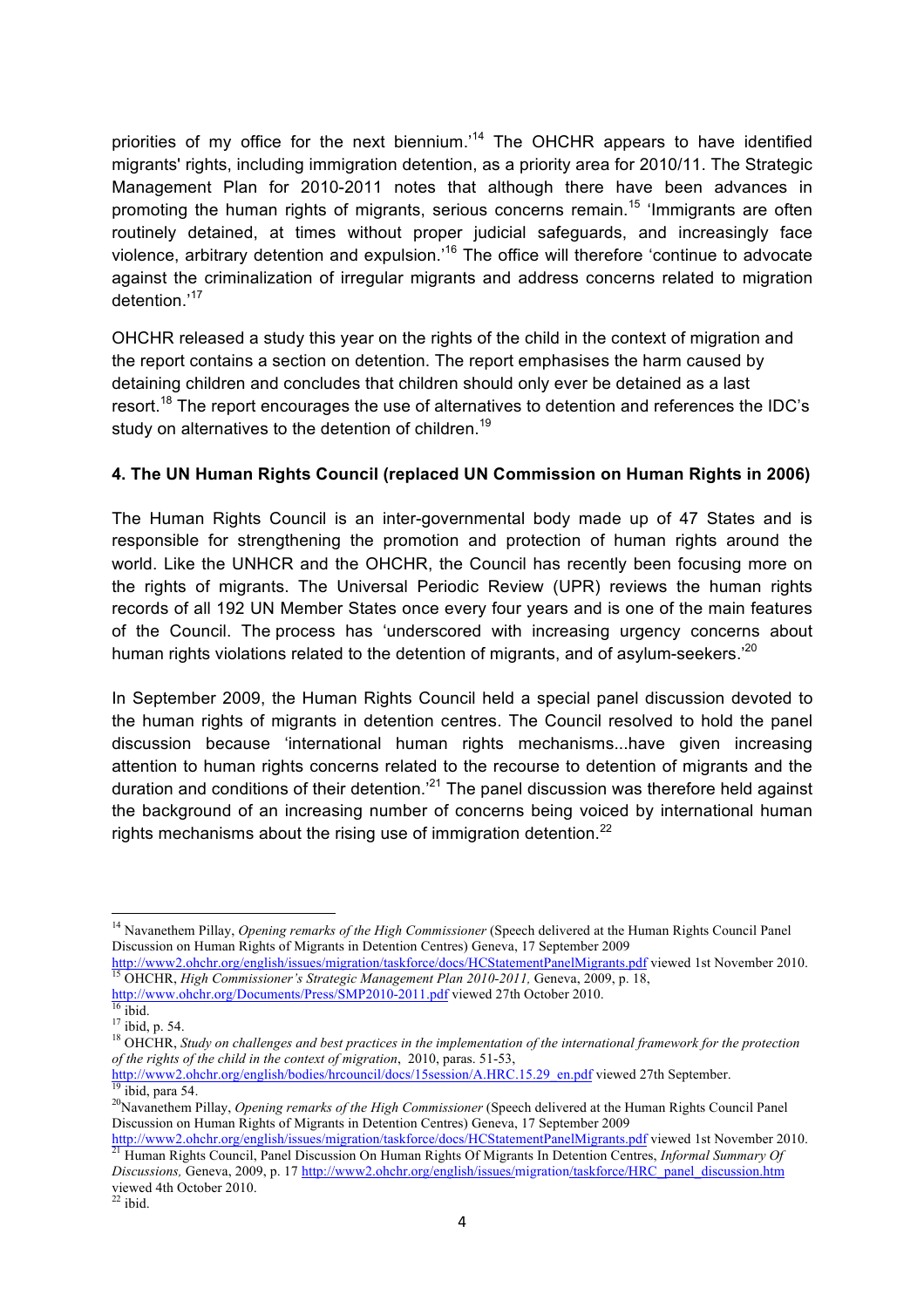The IDC drafted a joint statement on immigration detention signed by 147 groups from around the world, tabled at this meeting by Migration Forum in Asia, Migrant Rights International, Amnesty International and Network for Immigrant and Refugee Rights. <sup>23</sup>

The Council recognised the problem of immigration detention in two resolutions in 2010: one of arbitrary detention and the other on the human rights of migrants. For example, resolution 15/16 'calls upon all States to respect the human rights and the inherent dignity of migrants and to put an end to arbitrary arrest and detention and, where necessary, to review detention periods in order to avoid excessive detention of irregular migrants, and to adopt, where applicable, alternative measures to detention.'<sup>24</sup>

## **5. Special Procedures**

The Human Rights Council has created a number of special enquiry mechanisms, known as Special Procedures, to address thematic issues and specific country situations. There are currently 31 thematic mandates. Those of most relevance to the issue of immigration detention are the Working Group on Arbitrary Detention, the Special Rapporteur on the human rights of migrants and the Special Rapporteur on Torture and Other Cruel, Inhuman, or Degrading Treatment or Punishment.

## **6. The Working Group on Arbitrary Detention**

The Working Group on Arbitrary Detention is a UN-mandated body of independent human rights experts that investigate cases of arbitrary arrest and detention. It was established in 1991 by the former Commission on Human Rights as one of the "Special Procedures" created to monitor human rights violations, and is currently under the purview of the Human Rights Council.

The Working Group on Arbitrary Detention has addressed the issue of immigration detention on several occasions. Notably, in 1999 the Group adopted Deliberation 5, in which it set out 10 principals concerning the situation of immigrants and asylum-seekers. $25$  The Group has reiterated over the last few years that immigration detention should be a last resort and that it is permissible only for the shortest periods of time.<sup>26</sup> They urge that alternatives to detention should be sought whenever possible and oppose the criminalisation of irregular migrants.<sup>27</sup>

All country mission reports contain a chapter on administrative immigration detention. In 1997 the Group's mandate was extended to cover the issue of administrative custody of

<sup>&</sup>lt;sup>23</sup> http://idcoalition.org/joint-statement-to-the-human-rights-council-migrants-in-detention-meeting/<br><sup>24</sup> Human Rights Council, *Resolution 15/16 Human rights of migrants*, 15<sup>th</sup> sess, October 2010,

http://www2.ohchr.org/english/bodies/hrcouncil/docs/15session/A.HRC.RES.15.16 En.pdf viewed November 1st.<br><sup>25</sup> Working Group on Arbitrary Detention, *Report of the Working Group on Arbitrary Detention to the Commission on Human Righs*, Geneva, December 1999, Annex II, p. 29 http://daccess-dds-

ny.un.org/doc/UNDOC/GEN/G99/165/70/PDF/G9916570.pdf?OpenElement viewed 18 October 2010.<br><sup>26</sup> For example see: Working Group on Arbitrary Detention, *Report of the Working Group on Arbitrary Detention*, Geneva, February 2009, para. 75, http://daccess-dds-ny.un.org/doc/UNDOC/GEN/G09/110/43/PDF/G0911043.pdf?OpenElement viewed 18 October 2010.

 $27$  ibid.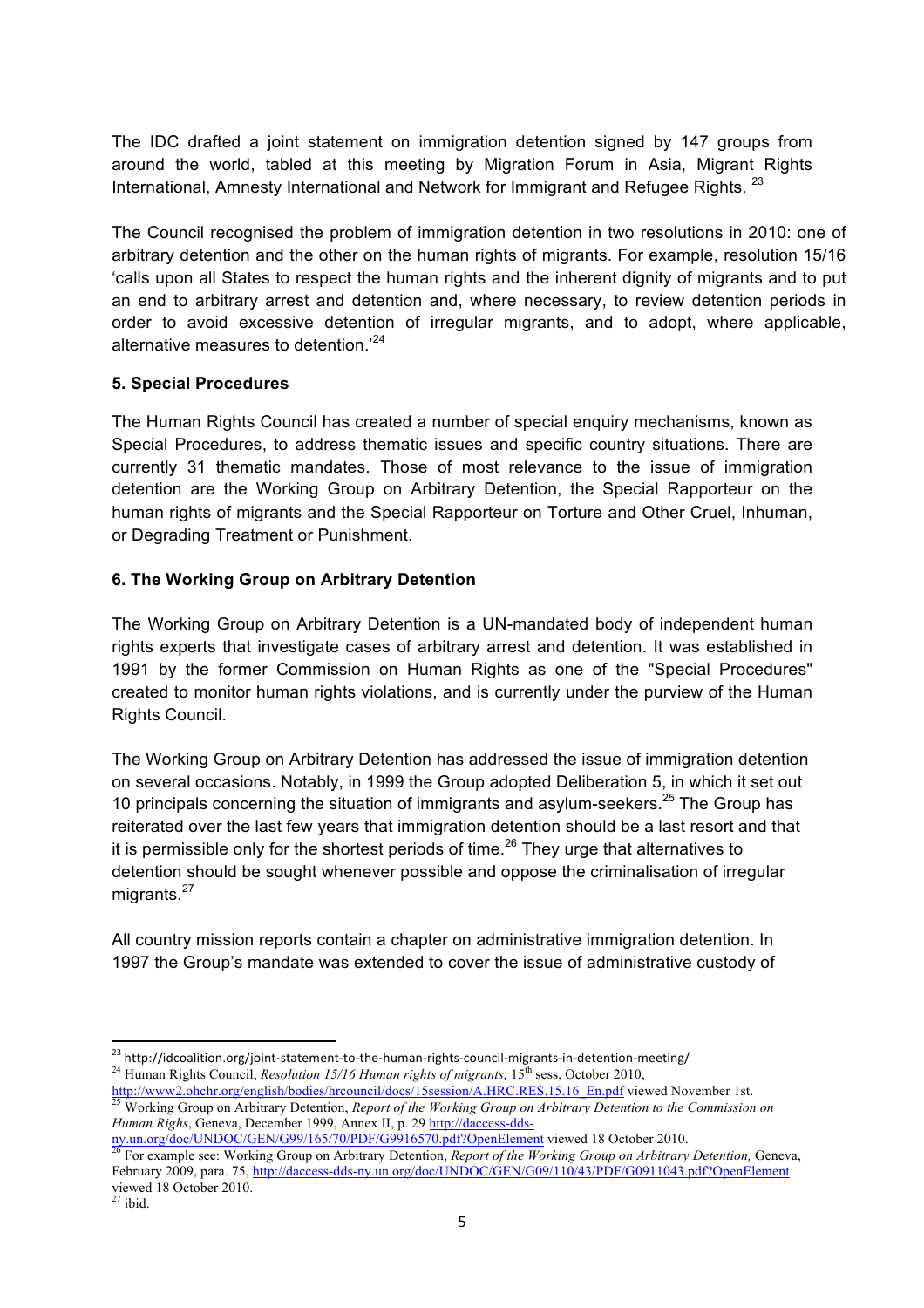asylum-seekers and immigrants.<sup>28</sup> Since then, its observations of practices within States have prompted it to examine in more and more depth the issue of immigration detention.<sup>29</sup> The group's annual reports covering the years 1998, 2003, 2005 and 2008 include in-depth analyses of the issue.<sup>30</sup> The group's reports from 2009 and 2010 contain sections on Detention of immigrants in irregular situations.<sup>31</sup> In its annual report for 2007 the Group recommended to the Human Rights Council 'an in-depth and urgent deliberation to seek effective alternatives to prevent violations of rights affecting the large numbers of asylumseekers and irregular migrants in detention around the world.<sup>32</sup> This helped prompt the Human Rights Council to hold their panel discussion on the human rights of migrants in detention centres.<sup>33</sup>

The Working Group welcomed the Human Rights Council's panel, in which its Chairperson-Rapporteur participated. However, it remains concerned that the human rights of detained migrants in an irregular situation and those of asylum-seekers and refugees are still not guaranteed.<sup>34</sup> During its fifty-sixth session (November 2009), the Working Group decided to focus on the issue of alternatives to detention, both in criminal law and in the administrative detention context, as one of its main priorities in 2010.<sup>35</sup> In relation to alternatives to detention, the Group has requested States and other stakeholders to provide it with information, including good practices that it could recommend to States to follow.<sup>36</sup>

#### **7. The Special Rapporteur on the Human Rights of Migrants**

The mandate of the Special Rapporteur on the Human Rights of Migrants was created in 1999 by the Commission on Human Rights. The mandate of the Special Rapporteur covers all countries. The Special Rapporteur has addressed the question of administrative detention of migrants in several of its reports to the Human Rights Council. For example, the 2009 report, prepared by Special Rapporteur Jorge Bustamante, contains two sections on the rights of children which include discussions on immigration detention. The report recommends that 'detention of children should be a measure of last resort and should only be taken for the shortest period of time possible.' Additionallly 'the deprivation of liberty of children in the context of migration should never have a punitive nature.' The Rapporteur has also addressed migration-related detention in a number of its communications to governments and in reports on country visits.<sup>37</sup>

<sup>28</sup> Working Group on Arbitrary Detention, *Report of the Working Group on Arbitrary Detention to the Human Rights Council,* Geneva, January 2010, para. 55,

http://www2.ohchr.org/english/bodies/hrcouncil/docs/13session/A.HRC.13.30\_AEV.pdf viewed 18 October 2010.

 $30$  ibid.

 $31$  Report of the working group on arbitrary detention 2009, paras 65-68 and Report of the working group on arbitrary detention 2010, paras 54-65.

<sup>&</sup>lt;sup>32</sup> Working Group on Arbitrary Detention, *Report of the Working Group on Arbitrary Detention to the Human Rights Council,* Geneva, 2007, para 80, http://daccess-dds-

ny.un.org/doc/UNDOC/GEN/G08/100/91/PDF/G0810091.pdf?OpenElement viewed 25<sup>th</sup> October 2010.<br><sup>33</sup> Human Rights Council, *Resolution 11/9. The human rights of migrants in detention centres,* 11<sup>th</sup> sess, June 2009,

http://ap.ohchr.org/documents/E/HRC/resolutions/A\_HRC\_RES\_11\_9.pdf viewed 1 December 2010.<br><sup>34</sup> Working Group on Arbitrary Detention, *Report of the Working Group on Arbitrary Detention to the Human Rights Council, Geneva, January 2010, p. 2.*<br><sup>35</sup> ibid, para 51.<br><sup>36</sup> ibid.

 $37$  For example in 2008-2009 in relation to the issue of detention communications were sent to Belgium, Estonia, France, Italy, Republic of Korea, Saudi Arabia and the United Arab Emirates http://daccess-dds-

ny.un.org/doc/UNDOC/GEN/G09/133/38/PDF/G0913338.pdf?OpenElement viewed 18 October 2010.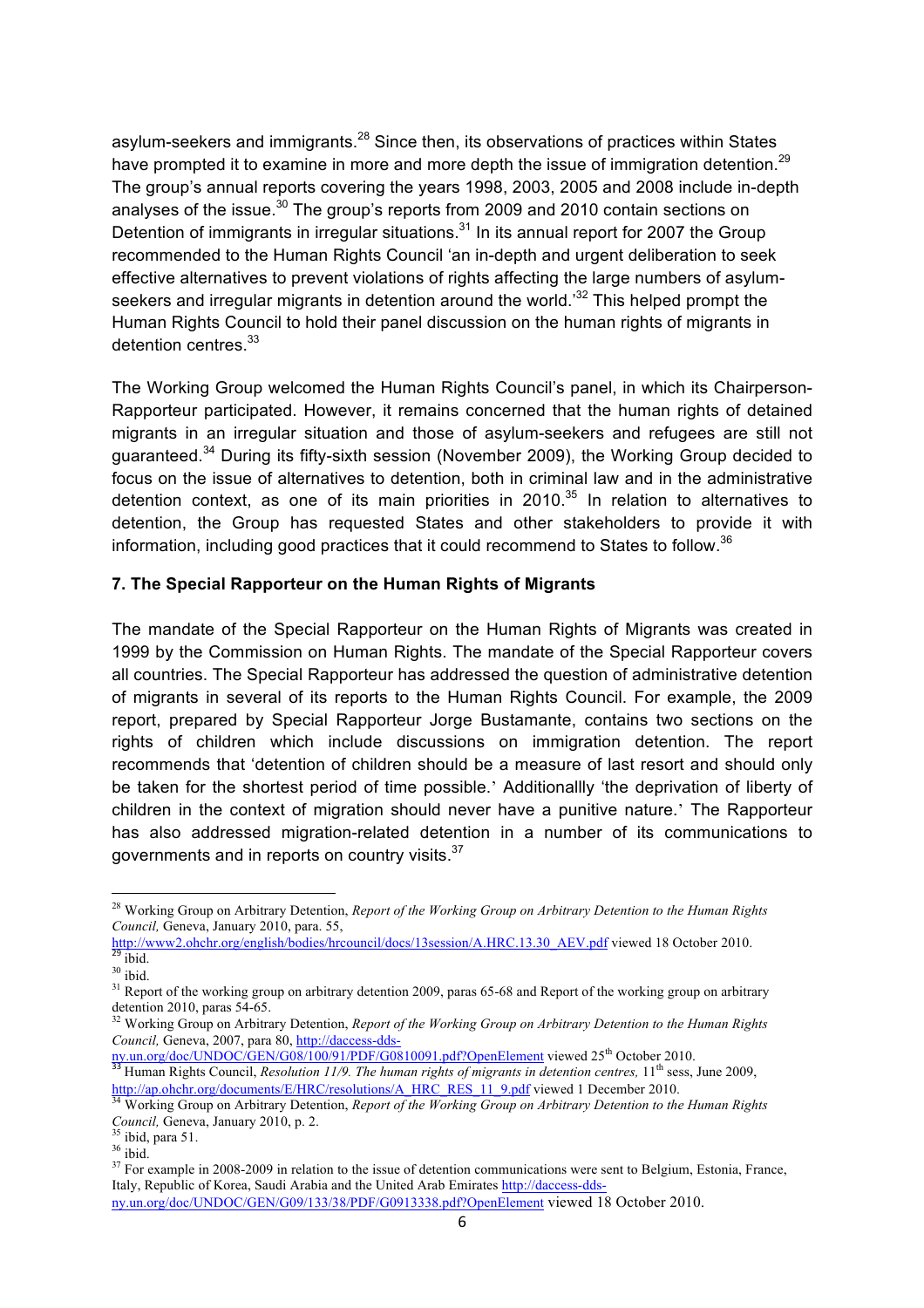# **8. The Special Rapporteur on Torture and Other Cruel, Inhuman, or Degrading Treatment or Punishment**

In 1985 the UNCHR created the position of Special Rapporteur on Torture and Other Cruel, Inhuman or Degrading Treatment or Punishment, to examine questions relevant to torture. The Rapporteur has occasionally addressed the issue of immigration detention. A number of country reports contain information on immigration detention. For example, the preliminary report on the Rapporteur's mission to Greece contains a section on migrants and detention.38 The Rapporteur's interim report to the Human Rights Council calls upon the General Assembly to take action to improve the situation of the ten million prisoners and detainees worldwide by drafting and adopting a special United Nations convention on the rights of detainees.<sup>39</sup> While this would presumably include those in immigration detention, the issue of immigration detention is not discussed in the report.

#### **Conclusion**

""""""""""""""""""""""""""""""""""""""""""""""""""""""""""""

The IDC welcomes the increasing recognition, at the UN level, of the growing criminalisation and detention of irregular migrants, the detrimental effect of immigration detention and the need for the exploration and development of alternatives to immigration detention, particularly children.

There has been some encouraging discussion of alternatives to immigration detention at an international level and some countries have established models that demonstrate alternatives can work well and cost less than detention. However, detention continues to be widely used as measure of first resort, without proper consideration of viable communitybased mechanisms<sup>40</sup>.

There is much more work to be done to build on these positive developments and ensure the rights, dignity and wellbeing of refugees, asylum seekers and migrants affected by immigration detention.

Identified gaps at the international level include the need for greater monitoring and reporting on places of immigration detention, including countries that have recently begun to implement immigration detention policies. With access to detention facilities continuing to be limited or non-existent in many countries, increased advocacy is needed to encourage states to accede to the CAT and the OPCAT.

<sup>38</sup> UN Special Rapporteur on Torture, *UN Special Rapporteur on Torture presents preliminary findings on his Mission to Greece*, 20 October 2010

http://www2.ohchr.org/english/issues/torture/rapporteur/ viewed 25<sup>th</sup> October 2010.<br><sup>39</sup> UN Special Rapporteur on Torture, *Interim report of the Special Rapporteur on torture and other cruel*, *inhuman or degrading treatment or punishment,* August 2010, p. 4, http://www2.ohchr.org/english/issues/torture/rapporteur/docs/A.65.273.pdf viewed 11th October.

 $40$  The IDC is currently completing research into viable community-based alternatives to detention, to be launched in early 2011. http://idcoalition.org/idc-research-update-march-2010/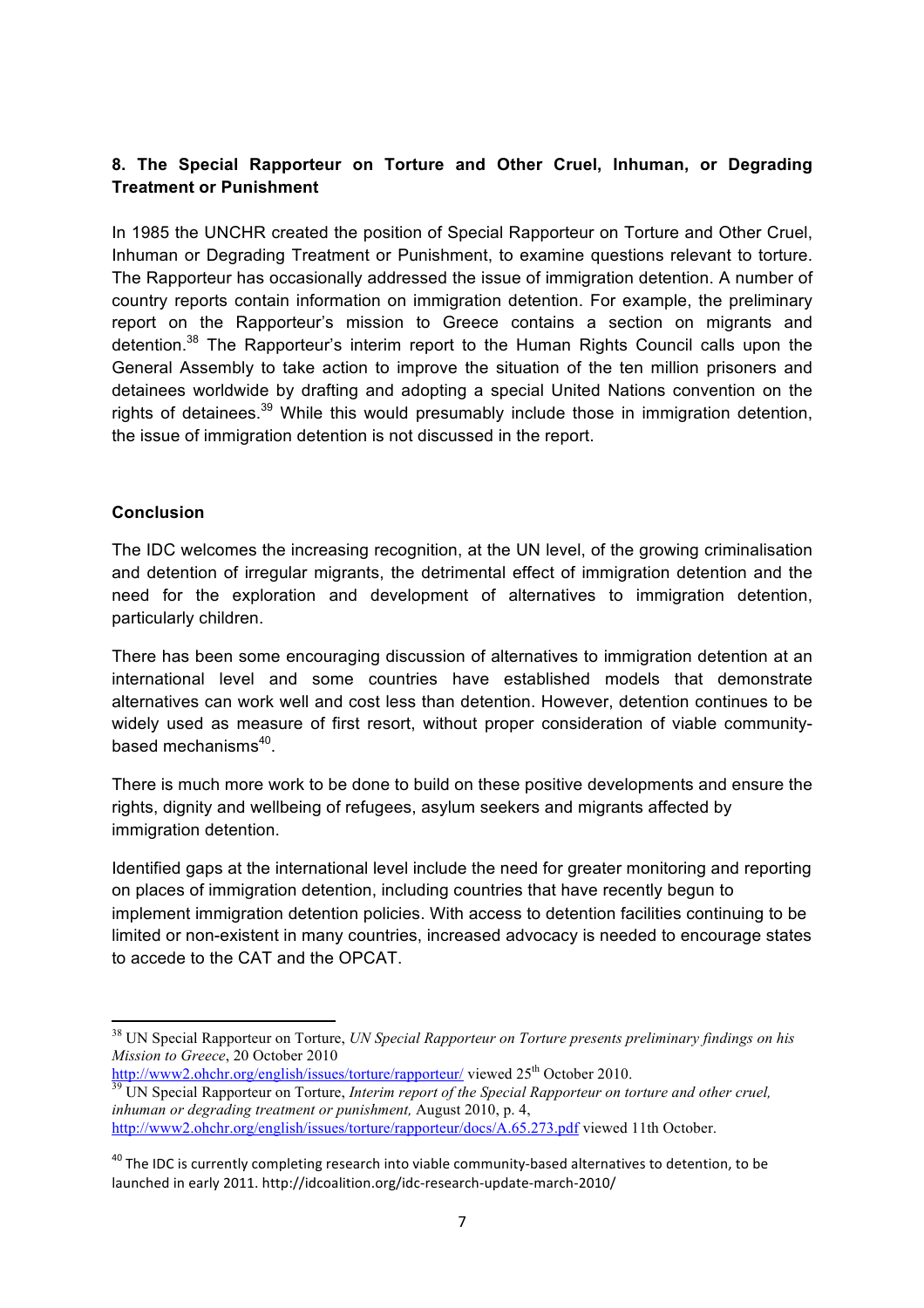There is a need for enhanced coordination across UN agencies on immigration detention, and further consultation and collaboration with civil society groups on research, advocacy, education and service provision to detainees, such as legal advice and social and health services.

In addition, with the growing regionalization of immigration detention, regional and national dialogue on alternatives to detention and improving conditions and protection of those in detention is urgently needed. The IDC remains concerned that governments are cooperating bilaterally and multilaterally in detention initiatives that attempt to restrict migration flows without considering alternatives. Industrialized countries continue to fund, pressure and provide incentives to neighbouring countries to detain asylum seekers. In some places people seeking protection have not been given access to UNHCR and have been returned to countries that are not signatories to the UN Refugee Convention, placing refugees at risk of being returned to danger. These trends are apparent in regions across the globe.41

The recent East Asian Roundtable on Alternatives to Detention in Seoul provides a positive an example of recent regional discussions. Hosted by the South Korean government and UNHCR in April 2010, this forum explored housing refugees, asylum seekers and irregular migrants in the community while their migration status is being resolved, without resorting to detention.42 The IDC encourages governments in other regions to organize and participate in similar forums.

In conclusion, given the lack of one UN body with an overarching mandate on immigration detention, no international instrument on detention standards specifically for refugees, asylum seekers and migrants43 and the growing use of immigration detention worldwide, both the UN and civil society must remain vigilant, proactive and work collaboratively to ensure governments uphold international human rights standards for those in immigration detention.

Jo Hambling and Grant Mitchell December 10, 2010

""""""""""""""""""""""""""""""""""""""""""""""""""""""""""""

<sup>41</sup> http://www.unhcr.org/refworld/docid/4565dfbb4.html;

http://www.msf.org.uk/ukraine.focus;

http://ec.europa.eu/delegations/ukraine/press\_corner/all\_news/news/2010/20100203\_02\_en.htm;

http://www.globaldetentionproject.org/countries/europe/turkey/introduction.html;

http://www.just---international.org/index.php/the--- european---unions---return---directive---strengthens---qfortress---europeq---against---immigrants.html:

http://www.globaldetentionproject.org/de/countries/africa/mauritania/introduction.html;

http://www.globaldetentionproject.org/countries/europe/spain/introduction.html;

Donde esta la frontera, Flyn, 2002<br><sup>42</sup> http://www.arirang.co.kr/News/News\_View.asp?nseq=102492&code=Ne2&category=2<br><sup>43</sup> Existing international human rights standards include that detention must not be arbitrary, indefinit that there is access, monitoring and minimum standards on conditions, that asylum and legal advice is ensured, and in particular, that there is a presumption against the use of immigration detention and that alternatives to immigration detention are actively pursued in the first instance.